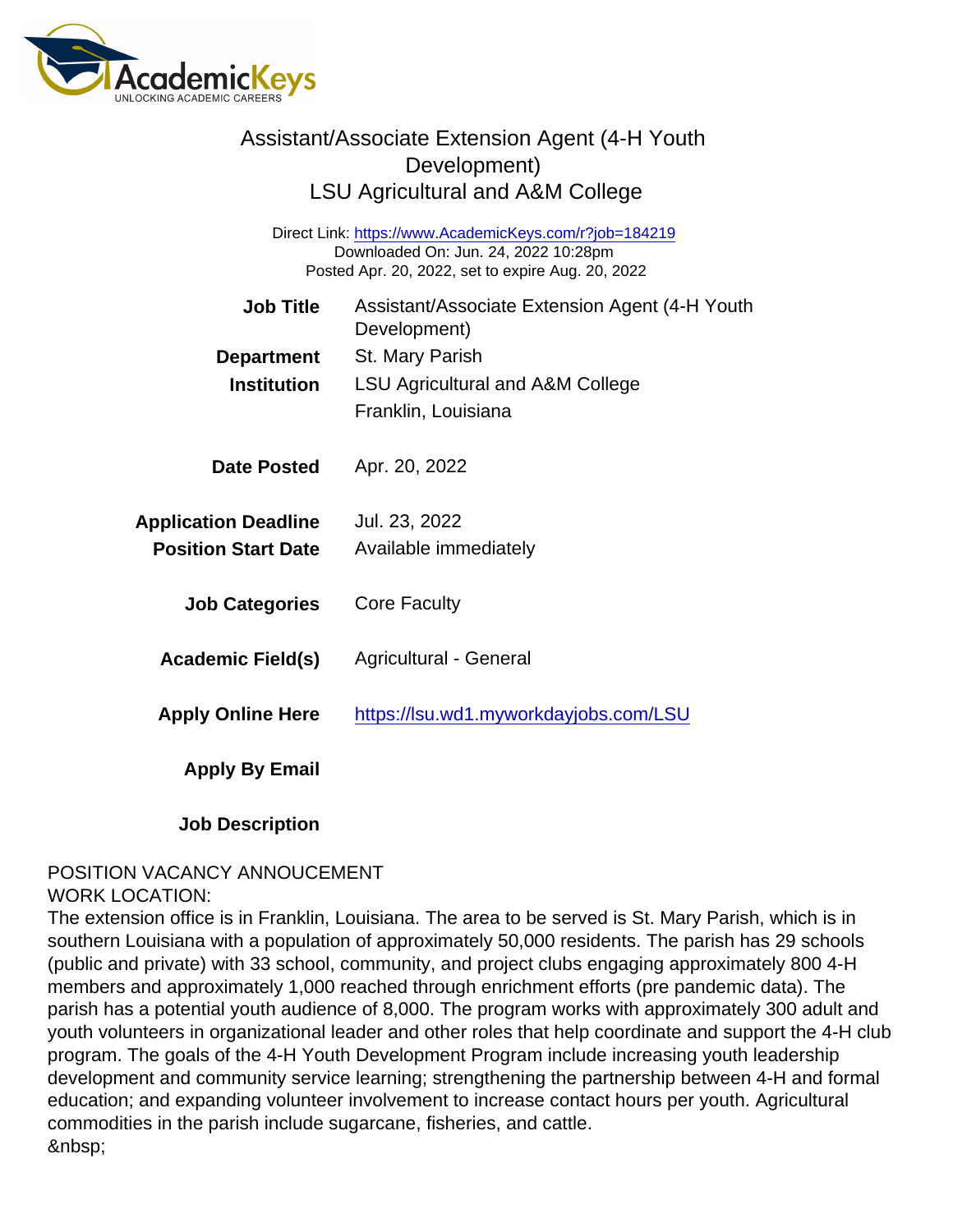Direct Link: <https://www.AcademicKeys.com/r?job=184219> Downloaded On: Jun. 24, 2022 10:28pm Posted Apr. 20, 2022, set to expire Aug. 20, 2022

#### POSITION DESCRIPTION:

The LSU AgCenter is actively seeking applicants who can contribute to such an environment through their scholarship, teaching, mentoring, and professional service. 

The LSU AgCenter St. Mary Parish Office seeks a 4-H Agent to lead the parish-wide 4-H youth development program. You must demonstrate the ability to work effectively with culturally, ethnically, and socioeconomically diverse audiences. Applicant must have abilities to build and maintain effective working relationships with 4-H adult volunteers, the St. Mary Parish 4-H Advisory Committee, community-based and grassroots organizations, and peers in the LSU AgCenter organization. You will also provide strong leadership in the development of the adult volunteer system and youth-focused life skills educational content that is engaging and relevant to the audience. You will be part of a team that works together in support of initiatives designed to promote and support agriculture and strong families. &nbsp:

As a LSU AgCenter faculty member, you will also: work with agencies and organizations to assist or lead cooperative and interdisciplinary projects, both in the parish and through multi-parish efforts; provide service to schools outside of 4-H programming; develop creative works in support of programming, including presentations, professional posters, and web-based education; write scholarly publications related to the field of expertise; and participate in professional associations and service activities for the LSU AgCenter. You will document efforts through an annual plan of work (POW) and report of accomplishment. For those being hired as an Assistant/Associate agent, you will be expected to attain promotion and tenure per LSU AgCenter guidelines.

What you will do:

Plan, develop, teach, evaluate, and report on youth educational programs that meet the needs of the parish's diverse population in coordination with the St. Mary Parish 4-H Program and in alignment with the strategic direction of the Louisiana 4-H Youth Development program. Deliver youth development programming through 4-H community clubs, special interest clubs/groups, school enrichment, day camps, after school programs, and other events and activities, emphasizing leadership, community service, and workforce development to name a few.

Coordinate youth and volunteer involvement in multi-parish, state, regional, and the national 4-H program and events.

Build and lead a strong volunteer base through recruitment, screening, training, and managing adult volunteers, including competency building using state and national 4-H research-based methods. Teach and equip volunteers in educational methods to guide and support 4-H member projects in science, technology, engineering, and math (STEM), including animal sciences, environmental education, robotics, and agriculture, as well as the arts, entrepreneurship, career development, leadership, nutrition, healthy living, and citizenship.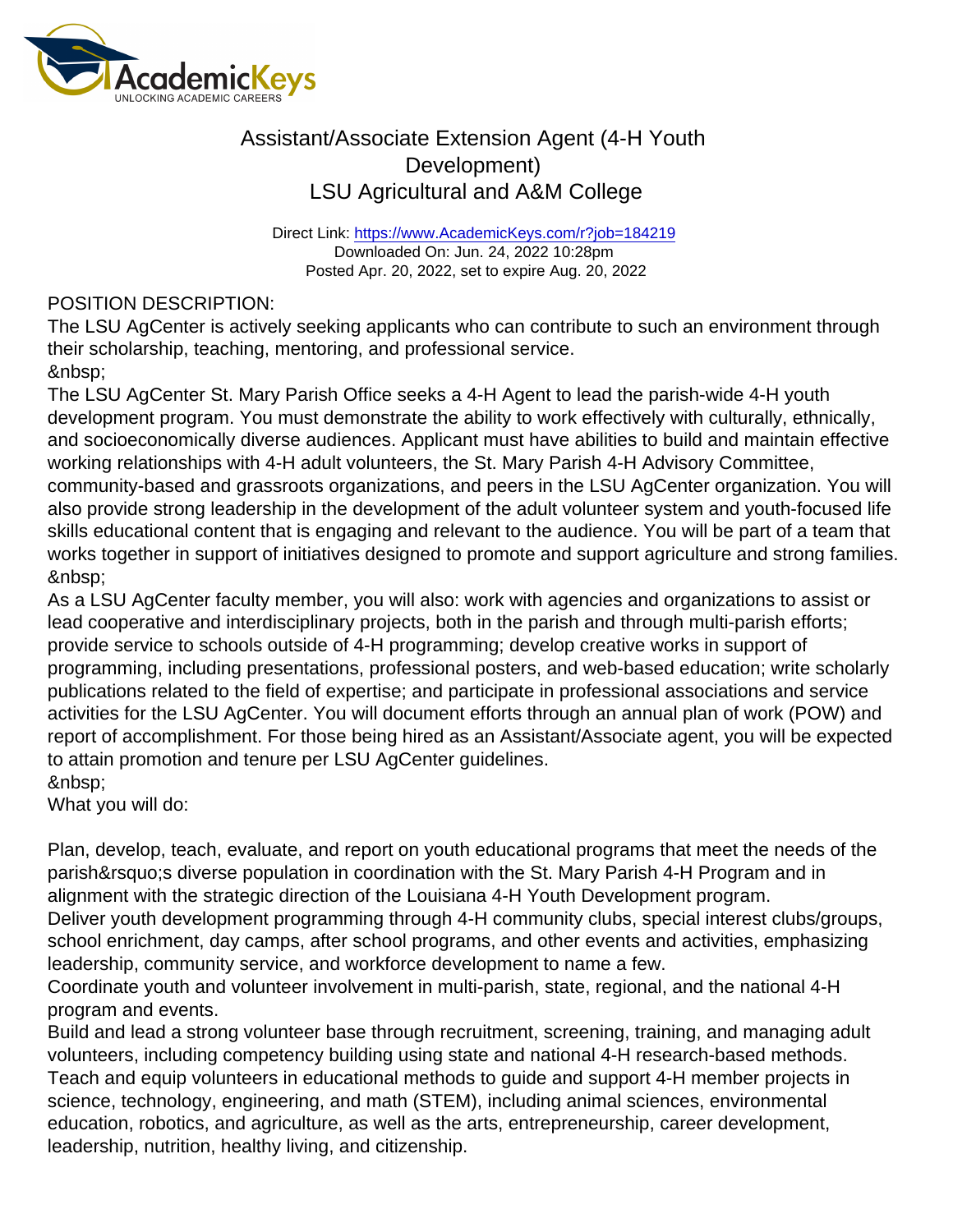Direct Link: <https://www.AcademicKeys.com/r?job=184219> Downloaded On: Jun. 24, 2022 10:28pm Posted Apr. 20, 2022, set to expire Aug. 20, 2022

Assess and identify opportunities for volunteers to serve in management and leadership roles; then recruit, train, and use volunteers in those roles.

Ensure the volunteer screening process is implemented and up to date and oversee all aspects of 4-H program risk management as directed by Louisiana 4-H Headquarters and local policies.

Develop program delivery strategies that include the use of deliberately focused virtual platforms. Employ up to 25% virtual programming as appropriate within parish technology resources and stakeholder needs.

Encourage and support health equity programming and systems for youth as resources are available. Use a needs assessment to target programs focused on youth, reflecting the parish's diverse population and the unique educational needs of St. Mary Parish.

Collaborate and develop strategic partnerships with parish and governmental departments, local businesses, and social service agencies to provide diverse and innovative educational opportunities for positive youth development.

Use resourcefulness, creativity, enthusiasm, and innovativeness to strengthen current educational programs while reviewing and implementing new policies, maintaining enrollments and records, assessing risks, communicating effectively across social media platforms, managing the

program' sfinancial resources, and creating educational materials.

Seek and manage financial resources to support 4-H programming and ensure all financial policies are followed as instructed by LSU AgCenter and 4-H Foundation guidelines.

Follow all LSU AgCenter policies and best practices regarding affirmative action, program development, program evaluation, and reporting.

Develop and implement a communication plan for 4-H program participants, families, volunteers, and stakeholders using effective and contemporary approaches, including current social media.

Write content for various media sources (e.g., newspapers, radio, newsletters, web, social media) to promote programs, report on programs, and educate the public.

 &nbsp: DESIRED KNOWLEDGE, SKILLS, AND ABILITIES:

Demonstrated organizational skills.

Effective written and verbal communication skills.

Ability to use social media in a variety of formats.

Comfort presenting in front of small and large crowds.

Experience establishing solid partnerships.

Highly self-motivated.

Innovative audience engagement and development.

Demonstrated skills in partnership development and project management.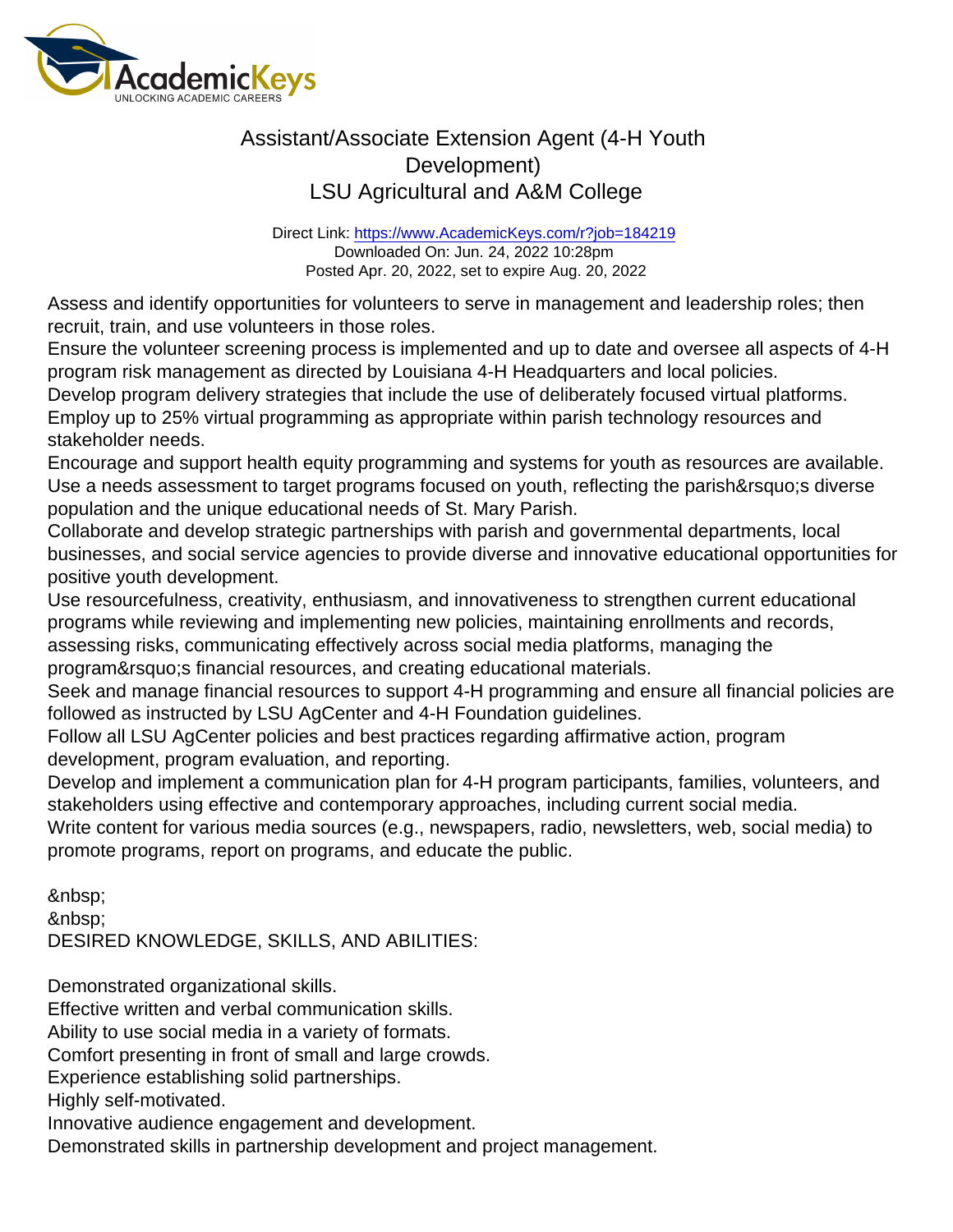Direct Link: <https://www.AcademicKeys.com/r?job=184219> Downloaded On: Jun. 24, 2022 10:28pm Posted Apr. 20, 2022, set to expire Aug. 20, 2022

Experience creating lesson plans, developing instructional materials, and applying teaching methods appropriate for the audience.

Experience managing volunteers.

Experience working in multicultural settings and coursework/training on multicultural topics.

### 

### QUALIFICATION REQUIREMENTS:

A baccalaureate degree in education, vocational education, agricultural sciences, family, and consumer sciences/human ecology, biological or social sciences, recreation and leisure studies or closely related areas. Must have an undergraduate degree with an overall grade-point average of at least 2.5 (all GPA requirements based on a 4.0 system) and a 3.0 for graduate work attempted, if any, or master's degree with an overall grade-point average of at least 3.0 or a current grade-point average of at least 3.0 on at least 12 hours of graduate credit. The applicant must demonstrate effective oral and written communication skills. A Master's degree in a field listed above is desired. Experience in recruiting, training and supervising volunteers and experience in teaching and applying principles of leadership development to both youth and adults is also desired. Knowledge of public relations and the ability to cope with change are highly desirable characteristics. Ability to work with and through others is essential as is the ability to function with minimum supervision. &nbsp:

### SALARY AND BENEFITS: & nbsp;

Salary will be commensurate with qualifications and experience. The LSU AgCenter has an attractive benefits package with a wide variety of benefit options. Benefits offered include retirement, multiple medical insurance options, supplemental insurances (dental, life, long-term disability, accident, vision, long-term care, etc.), Tax Saver Flexible Benefits Plan (saves tax dollars on some child care and medical expenses), university holidays (14 per year, typically includes a week off at Christmas), generous annual (vacation) and sick leave benefits, Employee Assistance Program, and possible educational leave and tuition exemption for coursework at campuses of the LSU System. Specific benefits depend on job category, percent effort and length of employment. 

### CONDITIONS OF EMPLOYMENT:

A personal automobile and appropriate insurance coverage are required (travel allowance provided). Satisfactory completion of two specific graduate level extension courses is generally required in the first two years of employment. Additionally, a faculty member who does not have a related master' sdegree must complete a minimum of 15 hours of related graduate level coursework, which includes the two graduate courses referenced above, in order to be promoted to associate agent and such promotion must occur in the first seven years of employment. &nbsp:

DATE AVAILABLE: & nbsp; Upon completion of the selection process